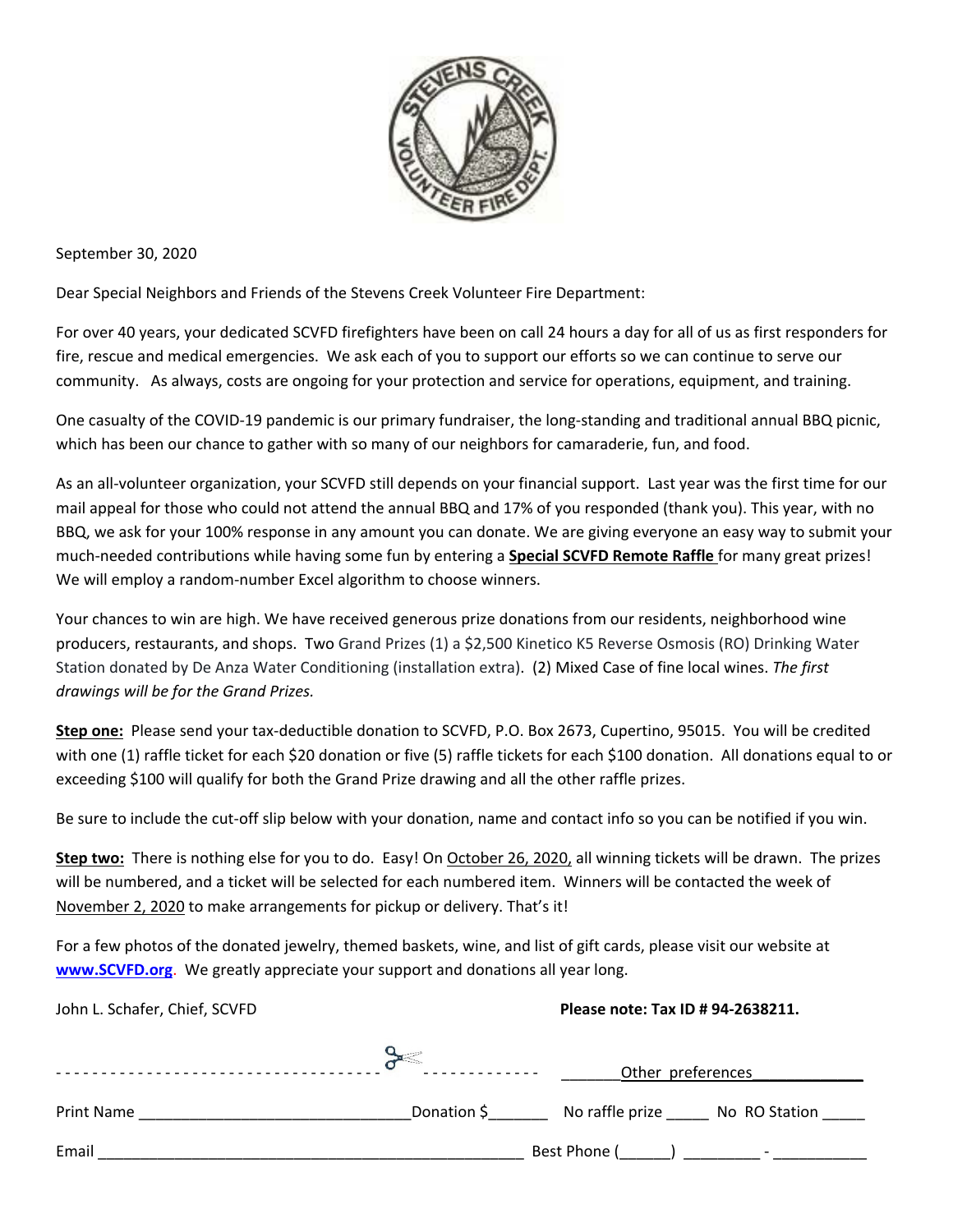#### **SCVFD 2020 RAFFLE PRIZES\***

### **Grand Prize #1**



#### Kinetico K5 Reverse Osmosis Drinking Water Station

## **Grand Prize #2 and Main Raffle Prizes**



\*Not all prizes could be photographed or represented on this sheet